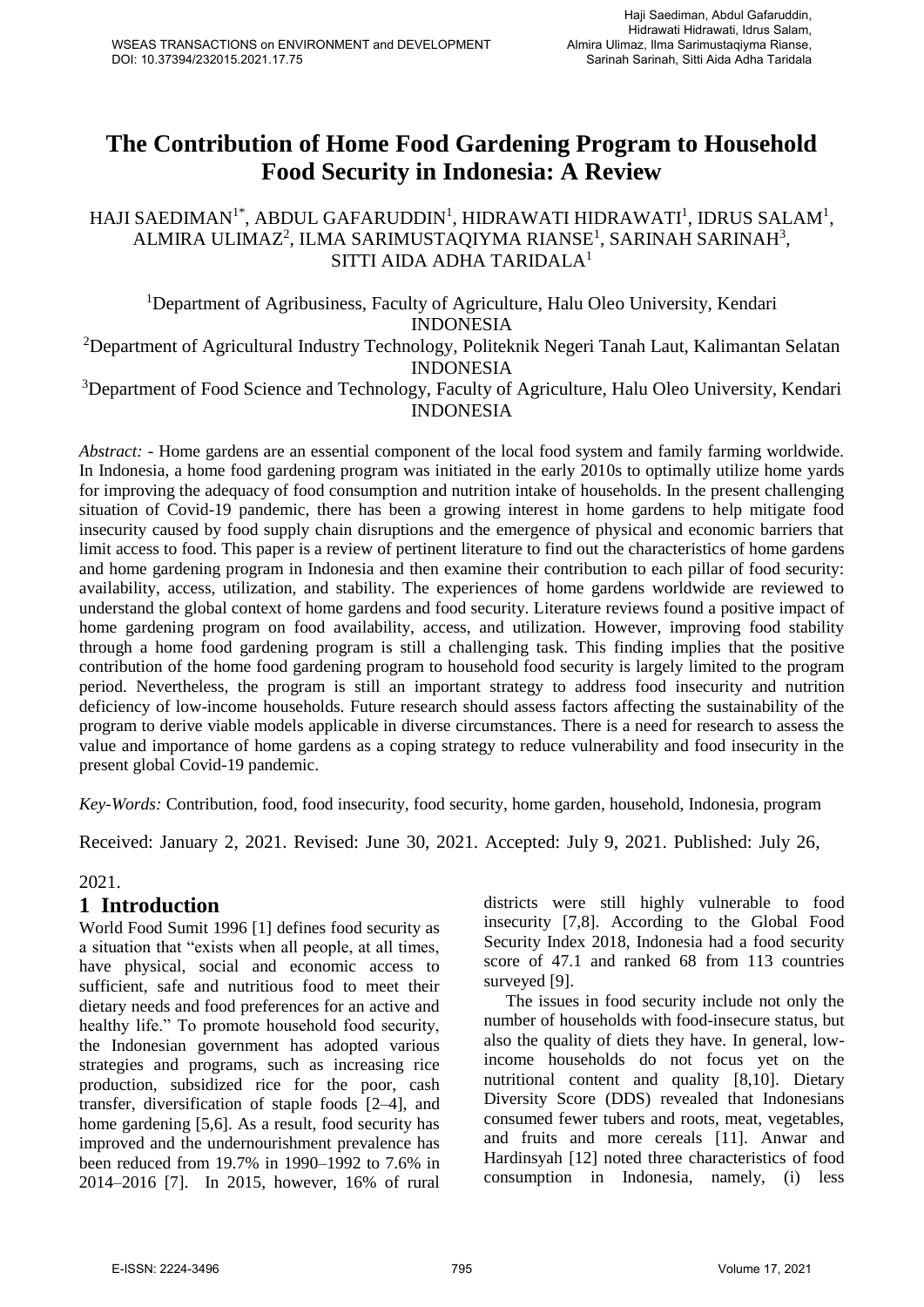diversified, low level of quality, and the dominance of carbohydrate-source food, (ii) less consumption of vegetables, fruits, and beans, and (iii) inadequate nutrient intake.

Home gardening is the cultivation of a small plot of land near homes or homesteads with various plants and animals that can provide an additional source of food and income [13,14]. Home gardening has been widely accepted and practiced in various settings by subsistence families in developing countries. Many studies have shown that home gardening has been an essential part of the local food system and family farming in urban and rural areas to improve food security, nutrition, and livelihood [14–18]. In tropical countries, home gardens have diverse varieties of crops and are suitable to local microclimates. Resources-poor households can establish and maintain them in a small plot of lands using a few inputs [14].

Home gardens have existed for centuries among the rural and urban households in Indonesia. Therefore, the government has adopted some initiatives to promote home gardening throughout the country. Nevertheless, the development of home gardening received special attention since 1991 with the adoption of Diversification of Food and Nutrition Program [6]. In 2010, the Ministry of Agriculture launched a program called Acceleration of Diversification of Food Consumption with the following objectives: (i) Increase participation of women groups in the provision of food and nutrition resources through home garden utilization to produce carbohydrates, vitamin, and mineral, (ii) Increase the utilization of local foods and their processed products as carbohydrate sources beyond rice and wheat flour, and (iii) Increase motivation and participation and encourage changes in the mindset of people to consume diversified, nutritious, balanced, and safe diets. The program's target was to improve DDS through increased consumption of animal-based protein, beans, vegetables and fruit, and the reduction of per capita rice consumption [6]. The Ministry then designed M-KRPL (*Model Kawasan Rumah Pangan Lestari*, or Model for Sustainable Home Food Garden Area), which was replicated nationwide as the KRPL (*Kawasan Rumah Pangan Lestari*, or Sustainable Home Food Garden Area) program.

The KRPL program started in 2011 and aimed to increase household-level food self-sufficiency through home yard utilization, local resource based food diversification, conservation of food crops, and improved household welfare. The concept "area" emphasizes a group of households in a neighborhood to facilitate the management, extension and guidance, and marketing. The concept "sustainable" means the continued functioning of the gardens even after the program's termination. The sustainability is enhanced through the establishment of a nursery at the village, which will supply seeds and seedlings to the community and individual home gardens. The beneficiaries of the KRPL program are women groups.

Numerous studies have investigated several aspects of the KRPL program [19–28]. However, little researches have been done to examine its contribution to food security. This paper reviews the Indonesian experiences with the KRPL program with particular emphasis on its contribution to each component of food security: availability, access, utilization, and stability. The review also presents the experiences of home gardens in other countries in relation to their contribution to food security and other relevant aspects. The findings identify areas that the government and other parties should focus on to promote food security through the home food gardening program.

### **2 Home Gardening**

The Indonesian term for home gardens is *pekarangan*. Home gardens might be called in the literature as kitchen, mixed, farmyard, backyard, compound, or homestead garden [14,29,30]. Soemarwoto *et al*. [31] use "home garden" to emphasize the close connection between the home and the garden. For the villagers, a home garden is a production unit and a dwelling place [32]. Indeed, it is an ecological system where interaction occurs among human beings, plants, animals, soil, and water [31,33].

Home gardens have been used throughout the world as an important additional source of food to improve household food security and nutritional diversity. According to Niñez [34], home gardening is the oldest agricultural production system and the most sustainable form of agricultural cultivation. Home gardening has been an essential part of the local food system and family farming for centuries. The subsistence production system that marked the beginning of modern agriculture started in small plots adjacent to the households [14]. The practice of home gardening might be in the form of a community garden, collective garden, or individual garden.

In some countries, home gardens, both the community and individually-managed ones, have emerged in response to a time of food scarcity. For example, in the United States, community gardens were popularized following World War II to provide households with fresh fruits and vegetables [35,36].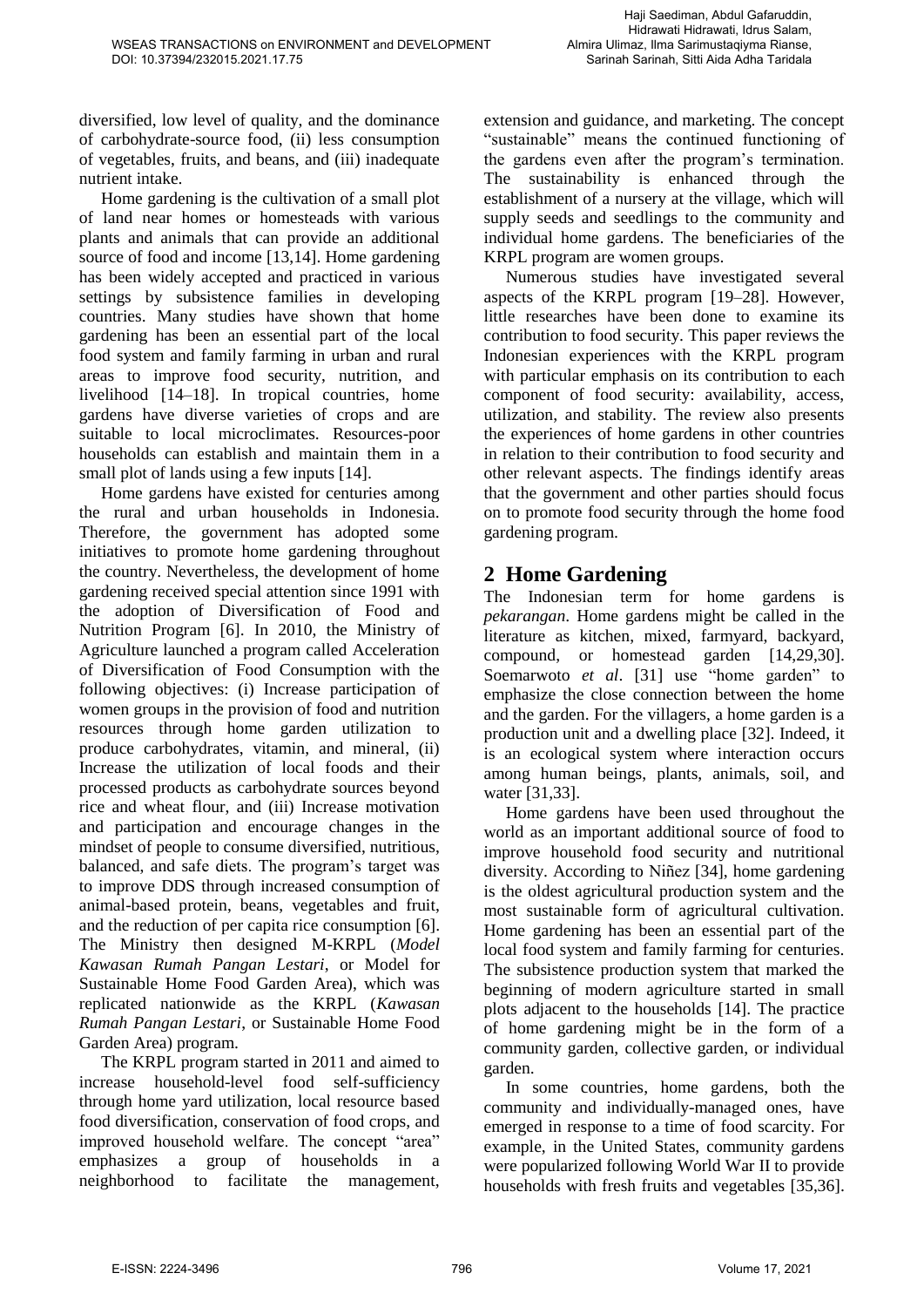Urban agriculture was used to mitigate the effect of economic hardship and structural adjustment [37,38], and prevented a sharp decrease in the nutrition security of the urban residents. In Cuba, people used home gardens to cope with food insecurity during the economic crisis and political isolation [38]. However, as Birky and Storm [39] have argued, the current community and home gardening has been responding to a variety of drivers, such as (i) environmental movement and urban sustainability, (ii) more focus on the provisions of healthy, local foods, and (iii) more focus on community development. During the Covid-19 pandemic, home and community gardening is considered an important strategy to improve food security since it can also promote physical activity, peacefulness, and social connection [40,41].

Home gardens have some characteristics and provide multiple benefits to individual, households, and communities. In addition to being located close to dwellings, they have several characteristics, such as (i) containing high plant diversity [42], (ii) production being supplemental to family consumption and income [43], (iii) occupying small plots [34,44,45], and (iv) having low barriers to entry even for low income households [14,29]. Marsh [29] stated that a home garden is a production system that low-income households may easily practice since it uses locally accessible resources and applies traditional pest and disease control and indigenous farming practices. Galhena *et al*. [14] elaborated social, economic, and environmental benefits of home gardens. According to Landon-Lane, as cited by Galhena *et al*. [14], home gardening has several significant benefits, namely, (i) increased food security, (ii) improved nutrition, (iii) supplementary income and better rural employment, (iv) reduced risk of failure, and (v) environmental benefits.

Despite similar characteristics among the home gardens, each garden may have different structure, functionality, composition, and appearance [46,47], depending on the location, available household resources, and family members' preferences, skills, and commitment. Soemarwoto *et al*. [31] argued that the structure of home garden depends on ecological and cultural factors. The decisions related to the home gardening activities from upstream to downstream subsystems are primarily made by women [37] and are mainly driven by domestic consumption, household income generation, daily necessities, and market forces [14,48]. The proximity of home gardens to dwellings and their subsistence nature are two key reasons for the high involvement of women, who are also involved in reproductive and social activities [49]. The household's socioeconomic status determined the garden composition, structure, cultivation intensity, and plant diversity [17].

Home gardens improve access to food sources from fresh plants and animals, which regularly provide households with energy and nutritional requirements. Home gardens also provide spices, medicines, herbs, fodder, and firewood [29,31,50,51]. A pioneering research in Indonesia conducted at the beginning of 1930s by Ochse and Terra as cited by Galhena *et al*. [14] showed that households obtained 14% of protein and 18% of the caloric intake from home gardens. Maxwell [52] observed that 81% of households practicing urban farming did so to improve their food security. Urban farming significantly improves food security and nutrition of poor households in Sub-Sahara, Africa [52]. Moreover, urban agriculture improves the nutritional status of chidren [37].

Several factors can support and hinder home food gardening. They include gardening skills, availability of space and sunshine, security of tenure, availability of time, and pest and disease occurrence [23,53]. Lack of planting materials [23,50], inadequate supply of quality seeds [30,54], and lack of finance [50] have also been reported as barriers in home gardening. Galhena *et al*. [14] identified other constraints after reviewing a wide range of publications, including limited access to agricultural inputs, lack of access to water, poor soil fertility, limited marketing opportunities, and lack of information and advisory services.

## **3 About KRPL Program**

In Indonesia, the government introduced home-yard utilization in 1951 under the so-called Karang Kitri movement, a national campaign for communities to plant their home-yards and other unused lands to address land degradation [55]. In 1996, the government program focused on home yards utilization as alternative plots to produce foods needed by the households [23]. The KRPL program was then initiated in the early 2010s to optimally utilize home yards for improving the adequacy of food consumption and nutrition intake of the participating households [56]. As can be seen in Fig 1, the program involved 13,209 women groups throughout the country during the 2015–2019 period [57]. Since 2000, the government has modified the program in terms of target beneficiaries, location, goal, and activities. The beneficiaries are no longer restricted to women groups and the target locations are areas facing issues of stunting or food insecurity.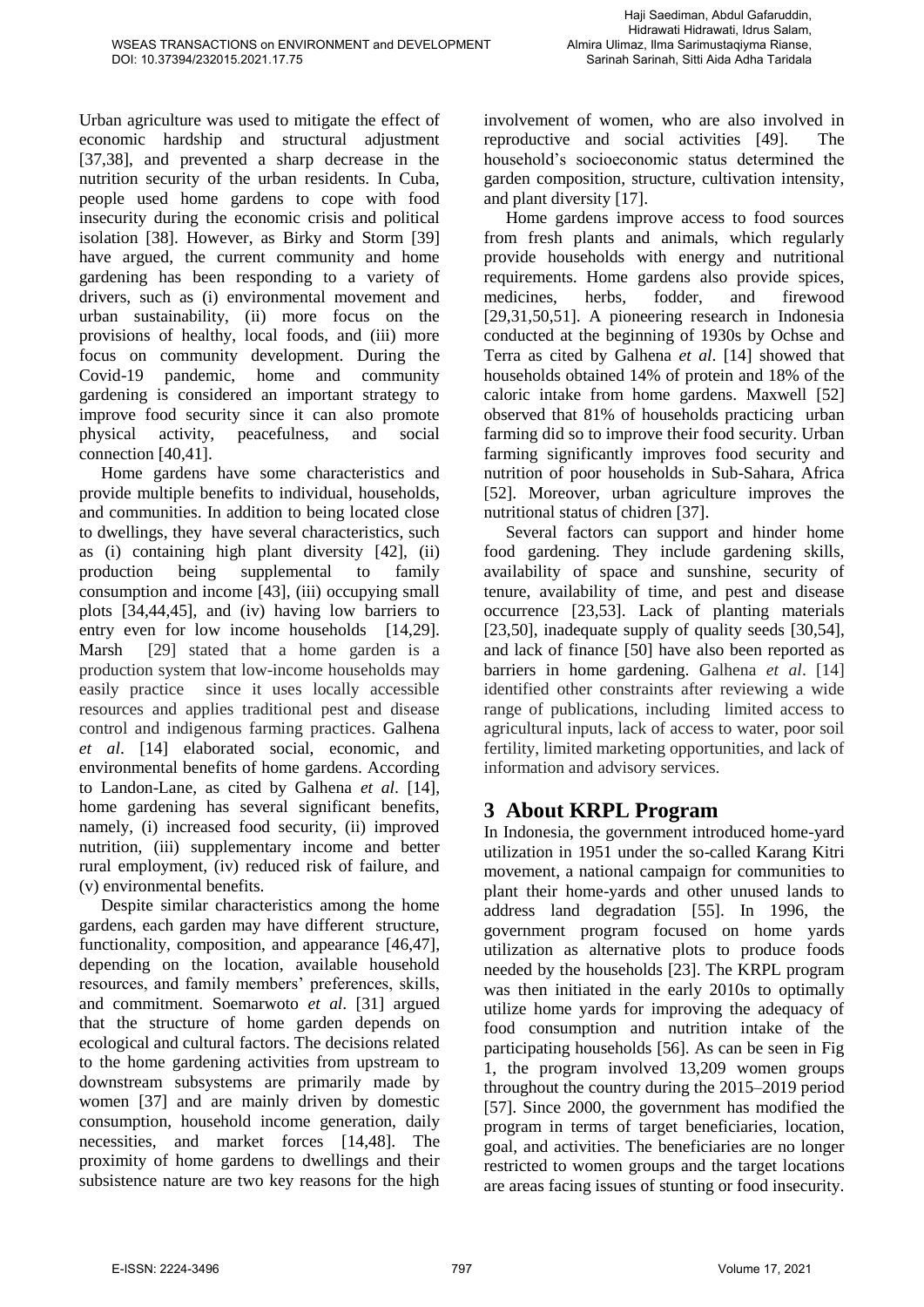The program has now stipulated income generation as one of its important objectives and included postharvest and marketing in its core activities.





KRPL is an area where each household utilizes its home garden intensively through wise management of local resources to improve the sustainability of food supply by maintaining and increasing food quality, value, and diversity. Participating households are expected to develop their capacity socially and economically in meeting food and nutrition needs in sustainable ways, leading to an improved welfare of communities and families, attainment of food diversification, and local plant conservation [11]. To improve knowledge and skills of members of the women groups, the government through the program undertakes capacity-building activities regarding the basics of home gardening, technologies for KRPL development, nutritious and safe foods, and sanitation and health. Sample KRPL technologies include nursery management, planting media preparation, farming practices of vegetable crops, fertilizing and crop maintenance, household waste composting, and making pesticides from herbs.

Optimum utilization of the yards of urban and rural houses was done with the assistance of extension officers. In addition to optimum utilization of the yards, the KRPL program was also aimed at empowering women groups to consume diversified, nutritious, balanced, and safe foods and encourage food processing to have more diversified meals. A community-based nursery is established in every village to provide crop seedlings grown in KRPL-supported home gardens [23]. The nursery establishment addresses the difficulty of getting crop seedlings, thus promoting sustainability of the activities.

The target groups of home yard optimum utilization activities are women groups with more than 15 members living close to each other in a neighborhood or village. Each member should utilize her home yard by growing food crops (vegetables, fruits, and tubers) or raising animal, including fish. The decision on which crops to cultivate and animals to raise depends also on the yard size. For example, households with the yard size being less than  $100 \text{ m}^2$  are usually directed to grow vegetable crops. In this regard, the objective is to supplement food and nutrition availability at the household level. The food produced from home garden is mainly used for home consumption, and if there is a surplus, it can be provided to other members of the group or sold to the market.

The KRPL program was implemented in three stages, namely, establishment (year 1), development (year 2), and self-reliance (year 3) [58]. The government provides financial support mainly at the establishment stage. At the development stage, the amount of such financial assistance is significantly reduced and is no longer provided at the selfreliance stage. Activities done in the establishment stage included (i) socialization and training on home-gardening, (ii) establishment of demonstration plot as the field laboratory for the group, (iii) establishment of community-based nursery, (iv) development of members' home gardens, and (v) extension and guidance on diversified, nutritious, balanced, and safe foods. Activities done in the development stage included (i) development of demonstration plot, (ii) development of communitybased nursery, (iii) development of home-gardens of members, (iv) training and demonstration on menu with diversified, nutritious, balanced, and safe foods, and (v) food processing. Overall, steps done included (i) establishment of groups, (ii) needs assessment, (iii) formulation of activity schedule, (iv) training and guidance, (v) establishment and management of nursery, (vi) establishment of demonstration plot, and (vii) development of the community area [58]. At the self-reliance stage, the government mainly does monitoring and control and provides limited assistance when necessary.

Food diversification is vital in food security promotion, because the quality of food consumption seen from DDS is still low. In 2010, the DDS was 75.7 percent from the ideal level of 100 percent (Badan Litbang Pertanian as cited in Purwantini *et al*. [11]). Here, the KRPL program is one way to improve household food security [11]. The government aimed to achieve availability DDS of 96.32% in 2019, which was only 86.69% in 2015 [59].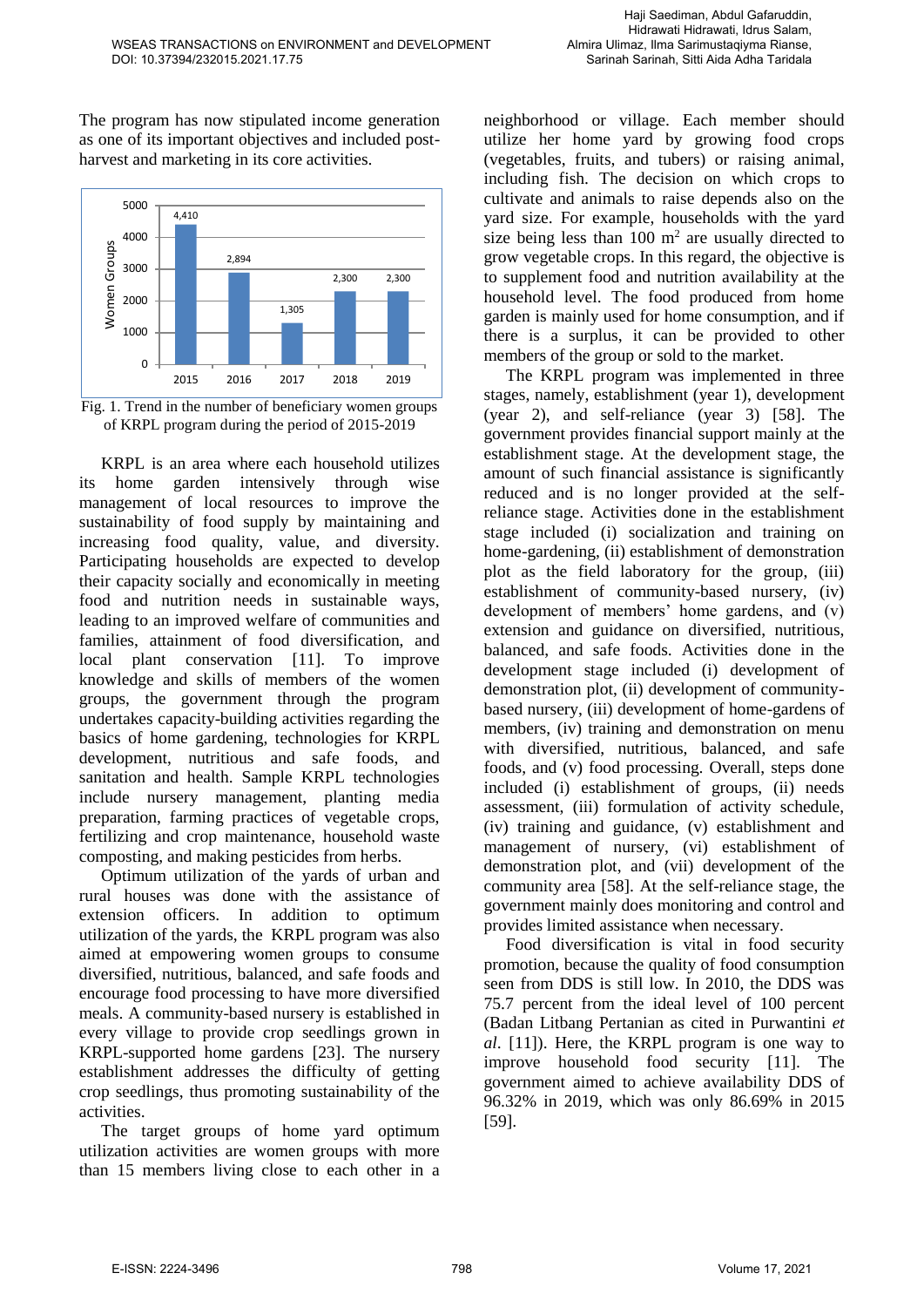### **4 Food Security**

Food security is a widely used concept, and hence there has been a search for its accurate and consistent measure. Proposed indicators and indexes include food consumption and anthropometric indicators [60], calory intake, dietary diversity, poverty, and subjective indicators [61]. Coates [62] recommended food sufficiency, nutrient adequacy, cultural acceptability, safety, certainty, and stability, whereas Wineman [63] advocated quantity, quality, and stability. Other popular food security indicators are the Coping Strategy Index (CSI), the Dietary Diversity Score (DDS), the Food Insecurity Experience Scale (FIES), the Household Food Insecurity Access Scale (HFIAS), and the Household Food Security Survey Module (HFSSM) [64–66]. This plethora of indicators is mainly due to the multi-dimensional nature of food security that cannot be easily captured by a single measure [65,67–69]. Also, food security has multiple levels (households, district, provincial, national, and global) and time dimensions that add to the more complexity in its measurement [70,71].

In line with the definition that World Food Summit in 1996 has adopted, food security encompasses four components: availability, access, utilization, and stability [72,73]. These four components should exist to attain food security. Food availability is measured by the production and supply of food, food access by the income level, and food utilization by nutrition or food diversity [74]. Stability deals with the constancy of the other three pillars over time [66].

Food availability refers to physical availability and focuses on the supply side [75]. Availability means the sufficiency in food supply, obtained from domestic production, imports, food reserves, donation, or wild foods [73]. Food access means access to physically available food, indicating that households need adequate resources to get food for a healthy diet [73,76]. Better food access might depend on socio-economic development, employment, income, safety nets, and market access [75,77]. Challenging situations and shocks due to unemployment, poverty, price spikes, reduced income, and economic and political instability could affect food access [75,78].

Food utilization is the maximizing of households' consumption of adequate energy and nutrient. A number of factors are responsible for the adequacy of individuals' energy and nutrient intake, such as the nutrient content of the food, dietary diversity, food preparation, intra-household food distribution, and actual uptake of nutrients and energy [73]. Sufficient energy and nutrient intake and its good biological utilization determine individuals' nutritional status [73,76].

Stability considers the susceptibility of the three pillars and deals with the temporal dimension of food security. Stability issues constitute short-term and long-term instability. Short-term instability might be due to temporary and seasonal disruptions and may lead to acute food insecurity. Medium-tolong term instability might be due to inadequate long-term access to food and may lead to chronic food insecurity [73,78]. Stability might be the most challenging aspect to measure, as it is also a part of each other elements over time [65].

### **5 The KRPL Program and Food Security**

#### **5.1 Food Availability**

Food availability refers to the food supply obtained from domestic production, food reserves, imports, food aid, etc. [14]. It relates to the physical availability of food. According to Masuku and Sithole [79], food availability is measured by food production and food supply. Availability implies uninterrupted supplies of food [16]. Challenges for food availability include growing population, land conversion [80], crops or livelihood shift [81,82], and climate change [83,84].

The KRPL program has proven to provide many benefits to participating households. For participating households, the program contributed to the provision of foods for household consumption, reduced food expenditure, and diversified food consumption [23,25,58,85,86]. A study by Saptana *et al*. [87] in Pacitan District showed that home gardens contributed to 53% of household consumption in a KRPL village, whereas in a non-KRPL village, the contribution is 43%. In the participating village, the detailed contribution to home food consumption was as follows: vegetables (50%), tuber and roots (30%), livestock products, including eggs  $(20\%)$ , fruits  $(15\%)$ , and meat  $(10\%)$ [11]. Likewise, the KRPL program in Surakarta increased food availability and reduced household food expenditure [25]. However, as home gardens only supplement food consumption, they cannot entirely meet the food needs of households.

Home gardening is often associated with vegetable and fruit production base, so the above contribution of root and tuber of 30% of home consumption is worth noting. The types of tuber and root commonly cultivated and consumed either as the main or co-staples are cassava, taro, and sweet potato. They can be consumed as boiled fresh tuber and fried slices, or be processed into flour and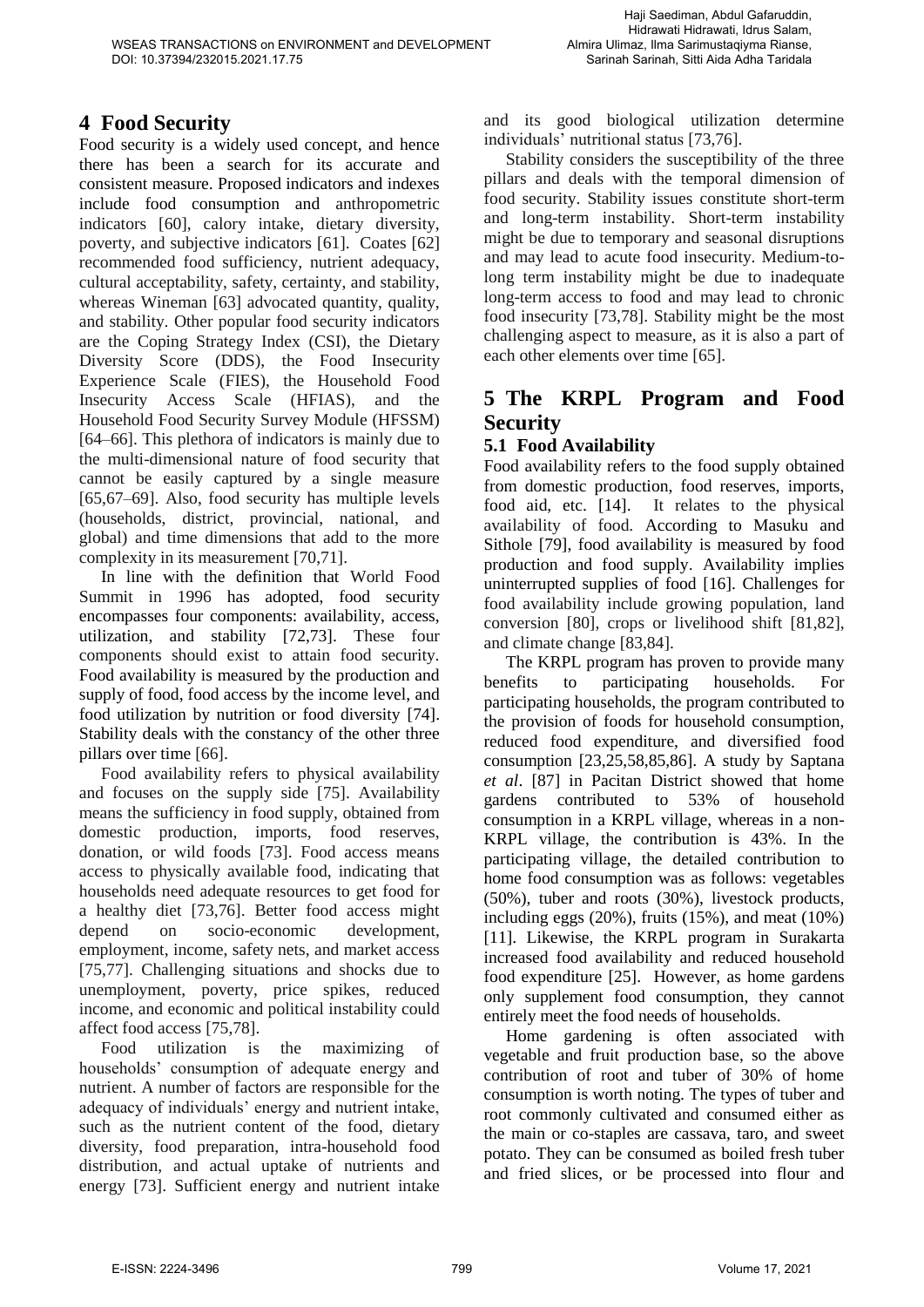different diets and snacks. Cassava can be processed into *gaplek* (dried cassava), *kasoami* (steamed food from dewatered cassava mash), *oyek* (mixed with rice), *tiwul* (cassava rice), fermented products, snacks or other products [2,8,10]. Taro can be processed into noodle, *pangsit*, and steak ([88].

The positive contribution of the KPRL program to household food availability agrees to study results in other countries. According to Marsh [29], home gardens provide more than half of the vegetable supply for households with gardens. Kortright and Wakefield [53] reported that households in Toronto, Canada, grow a wide diversity of vegetables and fruits, and have different priorities and motivations with gardening. In Bangladesh, households participating in a home gardening project had more food than non-participating households [16]. In the United States, gardening has been promoted to increase vegetable and fruit intake in poor neighborhoods with limited access to nutritious foods [89]. The proportion of households experiencing food insecurity dropped from 31.2% before gardening to 3.1% after gardening [90]. In Lima, the capital of Peru, home gardening increased the availability of carbohydrates and nutrient-rich fruits and vegetables that poor residents usually cannot afford economically to access them [91]. Holben *et al*. [92] found that households who did not have a garden will experience food insecurity with hunger four times greater than those with a garden. In food-insecure families, home gardening has a positive correlation with increased produce intake and lower food spending [93].

The results of the literature review suggested that home gardens increase food availability with few exceptions. In the Maphephetheni uplands in KwaZulu-Natal, South Africa, a study by Shisanya and Hendriks [94] found that community gardens did not contribute significantly to household food security. Brun *et al*. [95] found in a study conducted in Senegal that home gardens did not significantly add to the family food security and nutrition of participating households. Likewise, KRPLsupported home gardens in Sragen District of Central Java did not provide optimal yield to the home-gardeners due to low rainfall and water shortages [96]. In Mempawah District of West Kalimantan, the proportion of food expenditures between households participating and not participating in the KRPL program did not show any statistical difference [26].

### **5.2 Food Access**

Food access means the ability to access food physically and economically. Home gardening enables constant physical access to food because of its proximity to home [97]. Due to its close proximity, the women of the house can always pick, pull, or cut the produce at the garden anytime she needs, whether for family consumption or sale [97,98]. Home gardens meet the second feature of food security as they yield produce that can be consumed or sold to obtain an income [97]. Some horticultural crops that can be grown in home-yard or small-scale gardens provide good returns [99]. The additional income can then be used to purchase other foods, farm inputs, and other household needs [100].

Numerous studies on the KRPL program showed that home gardening improves accessibility to food for participating households [5,20,23,25– 27,85,87,101,102] through increased access to a variety of fresh foods, lower food expenditure, and additional income. KRPL households grow various kinds of food crops, especially vegetables. Amrullah *et al*. [23] reported that RPL households in Banten grew tomatoes, cauliflower, lettuce, bok choy, cabbage, long beans, spinach, chilies, celery, mustard, Chinese broccoli, and eggplants. In Bengkulu, RPL households grow 13 kinds of vegetables [85]. KRPL home gardens in West Kalimantan focuses on the five most consumed vegetables, namely, brown mustard (*Brassica juncea* L), amaranthus, tomato, water spinach, and chilies [102]. In addition to vegetables, women groups also grow fruits, tuber crops, medicinal plants, livestock, and fish [11,20,25,87]. These crops and animals are available in the home gardens, which are close to home, thus enhancing access to food.

Home gardens improve households' access to food by reducing household food expenditure and providing additional income. The amount of household consumption and extra income depends on the kinds and price of crops grown, the size of gardens, and household size. Amrullah *et al*. [23] reported that the value of home consumption and sales turnover from home gardens is Rp374,534 on average in a growing season, compared to Rp2,919,152 of total household income. In Kediri, the average income from home gardens under the KRPL program is Rp644,753 per year, compared to Rp158,290 per year from non-KRPL households [20]. In Bengkulu, home gardens under the KRPL program provide net returns of Rp14,051,000 per year and reduce the household food expenditure to Rp3,565,632 per year. In Mempawah West Kalimantan, optimal land utilization through KRPL contributes 3% to the total household income, and home gardens significantly increase household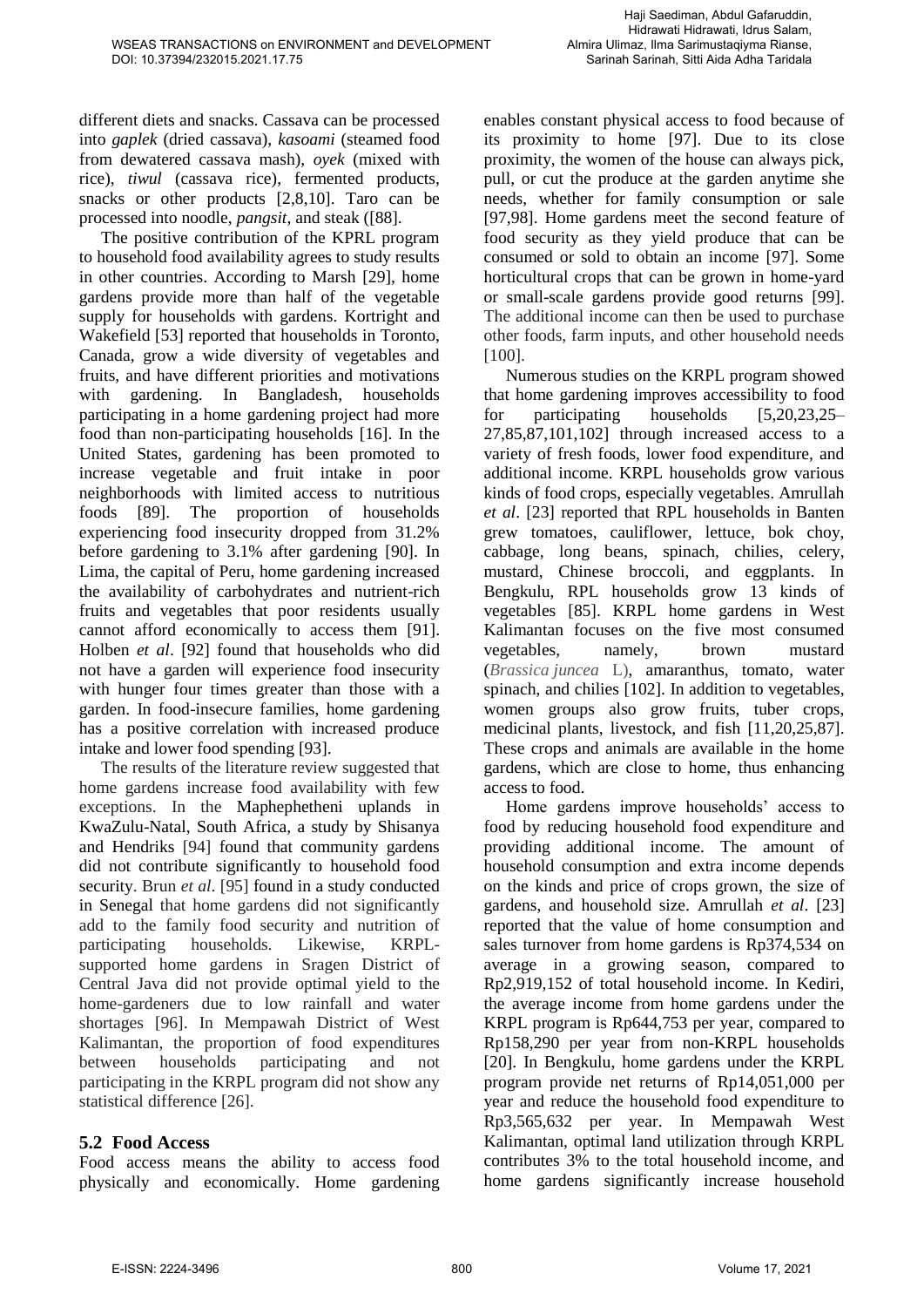income [26]. The KRPL program in Surakarta increased access to food and reduced household food expenditure [25].

Enhancing food access and the nutritional quality of household diets is the most essential benefit of home gardens to food security. Home gardening improves economic access to food because it allows many urban and rural poor families to have diverse fresh and nutritious produce [103]. Especially for low-income households where food affordability is a crucial issue, having home gardens ensures that the food is accessible. This is especially true for some conditions that lead to rising prices of foods, such as food price shock, conflict, and currency depreciation. Other factors include poor farm productivity, the inappropriate land tenure system, and pandemic, leading to food insecurity in rural areas [94]. In this regard, home gardening increases resilience through the provision of short-term relief [9].

The proximity of home gardening to home enables residents to access the food without barriers in terms of lack of transportation and time spent obtaining food. It has been shown that distance and transportation factors are sometimes limiting the ability of residents to get the types of foods they want [35]. Therefore, most residents will purchase foods at the nearest stores or market. Thus home gardening can be considered the most cost-efficient food source in terms of the absence of distance, transportation, and time barriers. In this regard, home gardening is particularly relevant to residents with physical disabilities and illness. Studies by Akrofi *et al*. [104] and Baiyegunhi and Makwangudze [74] show that home gardening is more important in HIV-positive households than in negative-HIV households. Home gardens provide a significant contribution to DDS in HIV-positive households [104].

In recent challenging situations due to Covid-19 pandemic, home gardening is proposed as a versatile option to address food insecurity. The pandemic could aggravate food insecurity in urban areas due to the food supply chain disruptions and the emergence of physical and economic barriers that limit access to food [41], [105]. Given its many demonstrated benefits, home gardening could be an effective strategy to enhance household food security during and after the Covid-19 pandemic [41]. A current surge in home food gardening is, to some extent, associated with the Covid-19 pandemic [106], and there is some correlation between home gardening and food security [105].

### **5.3 Food Utilization**

As explained previously, food availability alone may not guarantee a household's food security. There should also be a food utilization dimension that deals with food quality and nutrient intake. In this regard, the KRPL program enhances household ability to access a higher diversity of fresh and nutritious produce than they might purchase otherwise. Annisahaq *et al*. [20] found that DDS of households participating in the KRPL program is higher than that of non-participating households. The average score for KRPL participants is 80.53, and that for non-participants is 62.32. From the eight food groups that participants had consumed, the group of tuber and root crops successfully reached the ideal score of 100, whereas rice, fruit and vegetables almost reached the ideal score. In non-participating households, only rice group that meets the ideal score. It can be concluded that the KRPL program improves dietary diversity [20,87].

An increase of DDS in KRPL areas was also reported by Purwantini *et al*. [5] based on their study in Pacitan East Java. The KRPL program had increased the score from 65.6% to 77.5%. Again, the score in participating households was better than that of non-participating households. Nevertheless, the score is still less than the ideal score of 100, indicating the need to improve the quality and diversity of foods to be consumed.

Purwantini *et al*. [5] investigated food consumption in KRPL and non-KRPL areas. Their study showed that the KRPL program provides positif impact on the increased energy and protein intake of the communities [11]. However, a further detailed analysis of the types of foods based on the nutrition adequacy score revealed that some foods are not yet balanced. Consumption of animal-based protein and tuber and root crops was still less than the recommended level. Likewise, consumption of vegetable and fruit was still a bit less than the ideal level. Therefore, the KRPL program should consider the inadequacy of these specific foods to select crops to be planted and animals to be raised. The KRPL groups may encourage cultivation of popular fruits and vegetables such as banana, papaya, lemon, and moringa. Types of animals that can be raised include goat, free-range chicken, and some kinds of fishes. In Southeast Sulawesi, cattle raising through traditional rearing method using either tethering or extensive system is common among smallholder farmers with relatively large house-yard and drylands [84,107].

Amrullah *et al*. [23] observed that KRPL participants grow a higher number of varieties of fresh vegetables, which then contribute to their more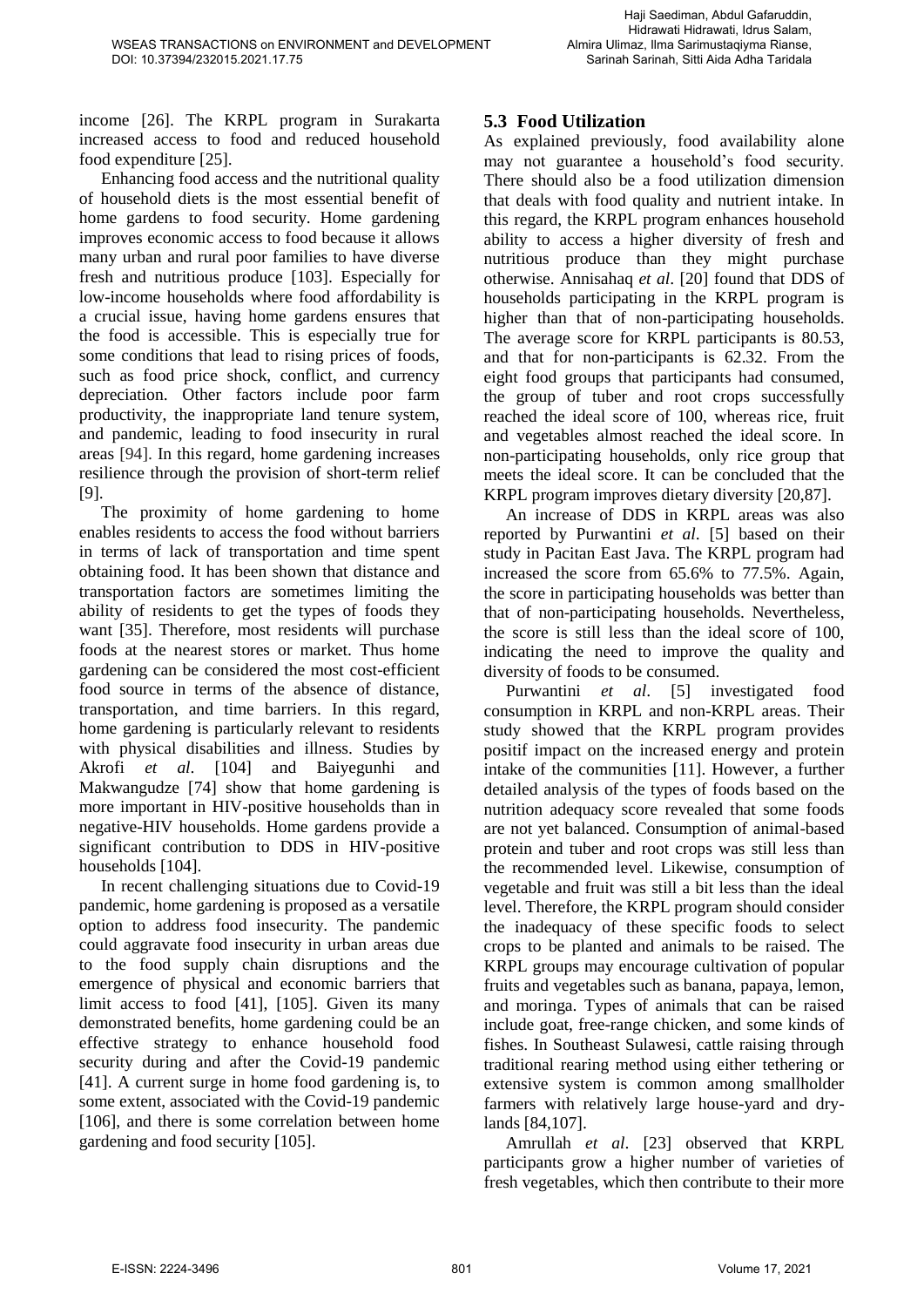dietary diversification. In Surakarta, the KRPL program helps meet nutritional needs for households [25]. The KRPL program increased food utilization through the processing of non-rice staples and the consumption of more nutritious and balanced diets [25]. Food diversity also contributes significantly to the diet quality by providing essential vitamins and minerals [31]. The positive impact of the KRPL program on households' nutritional status confirmed the findings of earlier studies in Indonesia. Ochse, as quoted by Galhena *et al.* [14], found a positive correlation between home gardens and households' nutritional status.

The positive impact of the home gardening program on nutrient intakes has been reported in several countries. Participating households under a gardening and nutrition project in Bangladesh grew many vegetable and fruit crops and improved their nutritional quality from those garden produce [16]. In Burkina Faso, an integrated agriculture and nutrition program improved mothers' dietary diversity and meat and fruit intake [108]. In Los Angeles USA, participants of the LA Sprouts program reported a reduction in their BMI and increase in dietary fiber intake [109]. A study by Webb [110] in the Eastern Cape, South Africa, showed that home gardens are associated with nutrition [94]. Home gardening enables households to have better access to a wider variety of foods, which improves total dietary consumption and enhances the supply and absorption of vital nutrients [29,54].

Home gardens produce a wide variety of fresh foods that increase the quantity and quality of nutrients available to households. To have an enriched and balanced diet, the families should aim to have a sufficient quantity and variety of their food supplies [100,103,104], and the addition of fruits and vegetables in a meal often makes other foods more palatable and can lead to overall increased food intake [100]. Various studies found that home gardens add the caloric intake and supplement staple-based diet with a substantial amount of proteins [47], vitamins [17,111], and minerals (International Institute for Rural Reconstruction, 1993 [111,112]. Therefore, households should take efforts to increase diversification of fruit and vegetable crops in their home gardens. Such diversification will improve the nutritional quality of garden produce in protein, vitamin, mineral, and fiber contents [111], which will boost the family's food security and nutritional status [113].

### **5.4 Food Stability**

Home gardens are expected to improve food stability since their production occurs almost continuously all year round and their proximity to home ensures access to food at all times. However, stability is the least frequently investigated component of food security, so that the actual association between home gardens and food stability is not much understood, including with the KRPL program. For many researchers, stability is only like an additional, not an essential, component of food security [65]. Maxwell argued that stability is a critical component of each dimension (availability, access, and utilization) over time, rather than a stand-alone [65]. For this reason, stability might be the most challenging element of food insecurity to capture.

Soemarwoto [15] distinguishes two components of stability, namely, the constancy of production from one season to another and constancy from year to year. While constancy from year to year is less clear due to fluctuations in yield and market demand, constancy of production from season to season is stable. Soemarwoto argues that home gardens can be called *lumbung hidup* (living granary) because they can provide constant supply of produce throughout the year [15]. A similar condition is observed in Nhema communal area where households grow tubers, vegetables, and fruit trees to protect their food security and income from their agriculture's risk and uncertainty [113].

Some studies linked the stabilization aspect of food security with the ecological role of plants to influence the living and physical environment. For example, Huges and Philippe (as cited by Ajah *et al*. [97]) stated that plants, especially perennials, produce humus, help control erosion, and create shade. As such, trees can modify the garden condition and conserve the environment of other plants. It is argued that this ecological sustainability helps guarantee food availability over time from the garden [97]. However, this ecological sustainability role does not apply in the KRPL program in urban areas with garden size of less than  $300 \text{ m}^2$  since the crops grown do not include trees and perennial crops. KRPL supported crops mainly consist of vegetables and sometimes secondary food crops that do not function to modify the climatic conditions of the garden [97].

Concerning the KRPL program, the constancy of production from year to year may apply only to selected home gardens. Residents of semi-urban and rural localities might have large home gardens where they can grow vegetables, fruits, and subsistence plants which can be harvested according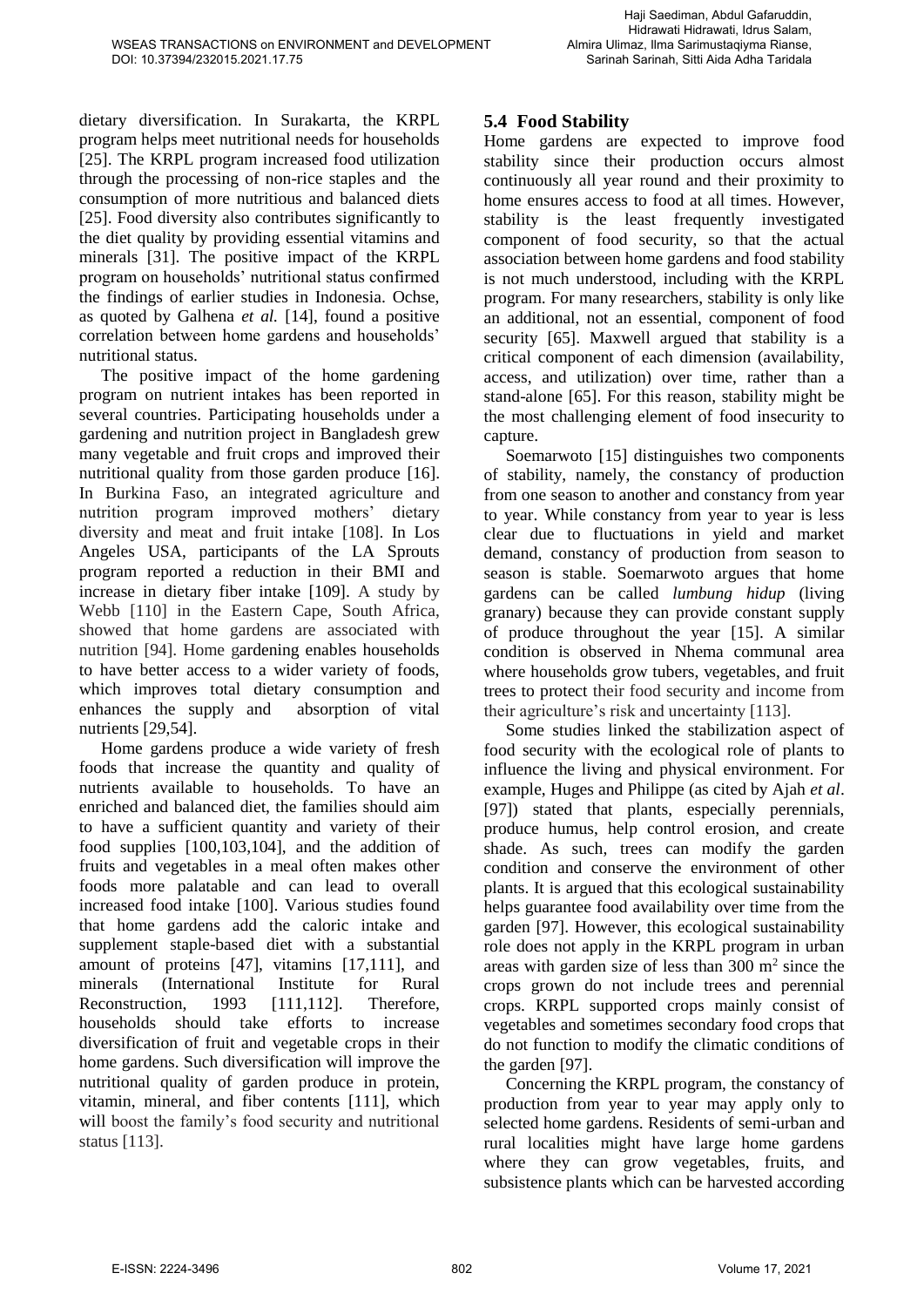to need all the year. However, the KRPL program in urban areas is mostly implemented in small-sized gardens [114] and hence promoted mostly vegetables. In this regard, Kurniawan *et al*. [25] investigated the stability of food availability on the basis of the ability of KRPL garden crops to provide food continuously. The study found that the nature of KRPL was to help meet food needs of the households, so that it did not contribute much to the stability of food availability [25]. The main factor was the relatively small plots of KRPL gardens. Other factors included the types of crops grown, planting pattern, productivity, and the technical efficiency of inputs use [11].

To maximize the utilization of the small-sized plots, many gardeners use hydroponic systems [24,114,115] or planting media such as pots and polybags [23,56,116,117]. The hydroponic system uses large tubes of plastic filled with lava with holes along the sides for seedlings to be placed in and effectively addresses land constraints in urban settings [24]. While collective gardening using a hydroponic system can address land constraints and enable the harvest of produce all the year, there are institutional and technical issues [24,114] that often lead to difficulty to sustain its operation. Therefore, the constancy of production in KRPL supported home gardens is also related much to the sustainability of the home garden program.

As a government program, the KPRL program should provide continued benefits to participating households after its completion. Therefore, after the withdrawal of financial support from the government in year 3, member households are expected to continue implementing home gardening activities either collectively or individually. Factors that affect sustainability include functioning of seed garden, household participation, the role of local champion, KRPL infrastructure, market institution, crop selection and rotation, gardening skills, local government support, and gardening technology [118,119]. However, most KRPL-initiated home gardens cannot sustain their activities once the support from the government ends [118,119]. Noncontinuation of home garden activities partly or entirely will disturb the constancy of production and hence the food stability.

### **6 Conclusion**

This study aimed to determine the KRPL program's contribution to household food security in Indonesia. Household food security was assessed from food availability, access, utilization, and stability. Literature shows that home gardens under the program improve food availability, access, and utilization. However, the program does not contribute to the improvement of food stability. Nevertheless, overall, the KRPL program enhances food security status of households participating in the program, though such status improvement is limited mainly to the period during the life of the program.

The KRPL program has been shown to strengthen the availability of food to households, notably vegetables, since most households in urban areas grow vegetable crops due to the small size of their yards. The types of vegetables grown are shortduration and popularly consumed varieties, which enable households to garden them year-round. A constant supply of vegetables throughout the year demonstrates that the program has boosted food availability to households. At the same time, the proximity of home gardens to dwellings means that increased production will strengthen access to food, as families can harvest them anytime without any physical and economic barriers. In addition, many households use income generated from garden produce to purchase other foods, indicating further strengthening of the ability to access food.

The KRPL program enhances the utilization of food by households. Literature shows that participation in the program improves DDS of households. This means that the KRPL program improves dietary diversity and hence the nutritional quality of consumed food. This is enabled by diversification of vegetable crops in home gardens, leading to the increased nutritional value of garden produce accessible to households. Many households also use income from garden produce and savings on food bills to purchase other nutritious foods, indicating that the quality of food accessible to family members has improved.

Food stability is the least topic being investigated, and the existing literature suggests that the KRPL program does not improve the food stability of households participating in the program. Home gardens in urban areas under the KRPL program cannot perform the ecological role of plants since they do not grow trees and perennial crops that are often linked to the stabilization aspect of food security. Moreover, in most cases, constancy of production from year to year is primarily hindered by the inability of women groups to sustain program activities after the withdrawal of government support. In other words, there is a need to improve the sustainability of home gardens to improve the stability of food availability, access, and utilization over time.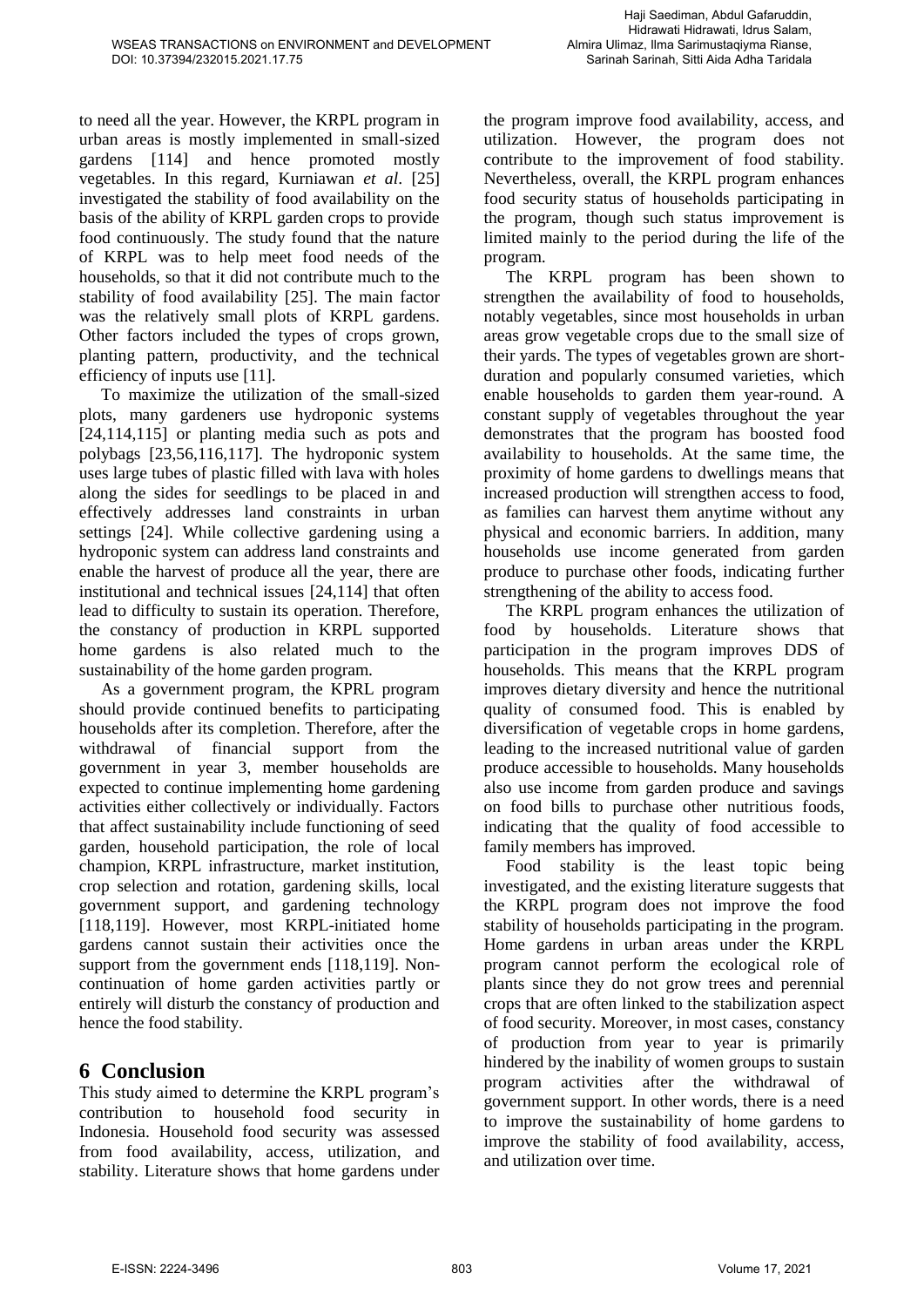Given the many benefits of home gardens, the KRPL program is still an important strategy to address food insecurity and nutrition deficiency of low-income households. Future research should assess the sustainability of KRPL-supported home gardens and factors affecting it to derive viable models applicable in diverse circumstances. There is also a need for researches to assess the importance of home gardens for food production and livelihood enhancement in the present global Covid-19 pandemic. Other aspects such as the use of new technologies, access to extension services, and women empowerment need further research.

#### *References:*

- [1] FAO, Rome Declaration on World Food Security and World Food Summit Plan of Action, World Food Summit, 1996. http://www.fao.org/3/W3613E/W3613E00.ht m (accessed March 5, 2021).
- [2] H. Saediman, A. Amini, R. Basiru, L.O. Nafiu, Profitability and Value Addition in Cassava Processing in Buton District of Southeast Sulawesi Province, Indonesia, *J. Sustain. Dev*. Vol. 8, No. 1, 2015, pp. 226– 234.
- [3] H. Saediman, M.A. Limi, Rosmawaty, P. Arimbawa, Y. Indarsyih, Cassava consumption and food security status among cassava growing households in southeast sulawesi, *Pakistan J. Nutr.* Vol. 15, No. 12, 2016, pp. 1008–1016.
- [4] H. Saediman, H. Helviani, L. Refiana Said, S. Sarinah, S.A. Adha Taridala, L.O. Alwi, I. Sarimustaqiyma Rianse, Market Structure of Sago Starch in Southeast Sulawesi, Indonesia, *WSEAS Trans. Bus. Econ.* Vol. 18, 2021, pp. 628–635.
- [5] T.B. Purwantini, S. Saptana, S. Suharyono, Program Kawasan Rumah Pangan Lestari (KRPL) di Kabupaten Pacitan: Analisis Dampak dan Antisipasi ke Depan, *Anal. Kebijak. Pertan.* Vol. 10, No. 3, 2012, pp. 239–256
- [6] Saptana, Sunarsih, S. Friyatno, Prospek Model-Kawasan Rumah Pangan Lestari (M-KRPL) Dan Replikasi Pengembangan KRPL, *Forum Penelit. Agro Ekon*. Vol. 31, No. 1, 2013, pp. 67–87
- [7] World Food Programme, *WFP Indonesia Country Brief July 2018*, 2018. https://docs.wfp.org/api/documents/WFP-0000073777/download (accessed October 1, 2018).
- [8] H. Saediman, S. Aisa, M. Zani, M.A. Limi,

W.O. Yusria, Food Security Status of Households in a Cassava-Growing Village in Southeast Sulawesi, Indonesia, *J. Agric. Ext.* Vol. 23, No. 1, 2019, pp. 199–209.

- [9] The Economist Intelligence Unit, *Global Food Security Index 2018: Building Resilience in the Face of Rising Food-Security Risks,* The Economist Intelligence Unit Limited, London, 2018.
- [10] M. Zani, H. Saediman, S. Abdullah, L. Daud, L. Yunus, Determinants of household food expenditure in a cassava growing village in southeast Sulawesi, *Acad. J. Interdiscip. Stud.* Vol. 8, No. 3, 2019, pp. 302–310.
- [11] T.B. Purwantini, Saptana, S. Suharyono, Program Kawasan Rumah Pangan Lestari (KRPL) di Kabupaten Pacitan: Analisis Dampak dan Antisipasi ke Depan, *Anal. Kebijak. Pertan.* Vol. 10, No. 3, 2012, pp. 239–256.
- [12] K. Anwar, Hardinsyah, Konsumsi Pangan dan Gizi Serta Skor Pola Pangan Harapan pada Dewasa Usia 19-49 Tahun di Indonesia, *J. Gizi Dan Pangan.* Vol. 9, No. 1, 2014, pp. 51–58.
- [13] S.O. Odebode, Assessment of home gardening as a potential source of household income in Adinyele local government are of Oyo state, Niger. *J. Hortic. Sci*. Vol. 11, No. 1, 2006, pp. 47–55.
- [14] D.H. Galhena, R. Freed, K.M. Maredia, Home gardens: a promising approach to enhance household food security and wellbeing, *Agric. Food Secur.* Vol. 2, No. 1, 2013, pp. 1–13.
- [15] O. Soemarwoto, G.R. Conway, The Javanese Homegarden, *J. Farming Syst. Res.* Vol. 2, No. 3, 1991, pp. 95–117.
- [16] V.N. Bushamuka, S. de Pee, A. Talukder, L. Kiess, D. Panagides, A. Taher, M. Bloem, Impact of a homestead gardening program on household food security and empowerment of women in Bangladesh, *Food Nutr. Bull*. Vol. 26, No. 1, 2005, pp. 17–25.
- [17] K.F. Wiersum, *Diversity and change in homegarden cultivation in Indonesia*, in: B.M. Kumar, P.K.R. Nair (Eds.), Springer, Dordrecht, 2006: pp. 13–24.
- [18] A.B. Cabalda, P. Rayco-Solon, J.A.A. Solon, F.S. Solon, Home Gardening Is Associated with Filipino Preschool Children's Dietary Diversity, *J. Am. Diet. Assoc*. Vol. 111, No. 5, 2011, pp. 711–715. .
- [19] H.P. Saliem, Kawasan Rumah Pangan Lestari (KRPL): Sebagai Solusi Pemantapan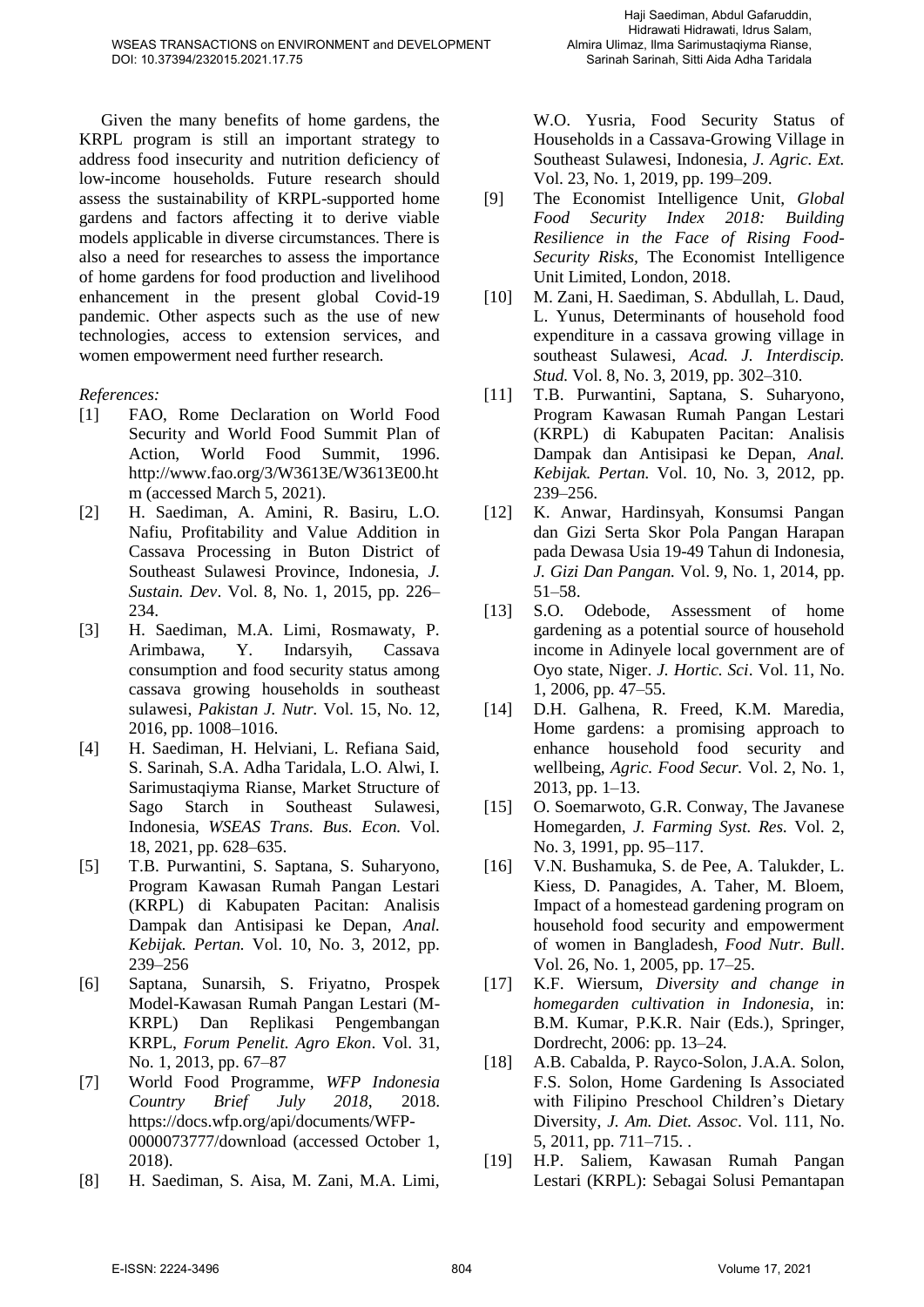Ketahanan Pangan, in: *Prosiding Kongr. Ilmu Pengetah. Nas.* di Jakarta Tanggal 8-10 Novemb. 2011, 2011: pp. 1–10.

- [20] A. Annisahaq, N. Hanani, Syafrial, Pengaruh Program Kawasan Rumah Pangan Lestari (KRPL) dalam Mendukung Kemandirian Pangan dan Kesejahteraan Rumah Tangga (Kasus di Kelurahan Rejomulyo, Kecamatan Kota, Kota Kediri), *Habitat*. Vol. 25, No. 1, 2014, pp. 32–39.
- [21] L. Asnamawati, M. Berlian, Alni, Dampak pemberdayaan masyarakat melalui program kawasan rumah pangan lestari di Provinsi Bengkulu, in: *Prosiding Semin. Nas. Tah. Mat. Sains dan Teknol*. 2016, Jakarta, 2016, pp. 153–172.
- [22] G.N.Y. Suputra, I.G.S.A. Putra, I.D.P.O.S. Suardi, Evaluasi Dampak Program Kawasan Rumah Pangan Lestari (KRPL) pada Kelompok Wanita Tani (KWT) Tunas Sejahtera di Kecamatan Blahbatuh, Kabupaten Gianyar, *E-Journal Agribisnis Dan Agrowisata*. Vol. 5, No. 1. 2016, pp. 1- 10.
- [23] E. Rastiyanto Amrullah, A. Pullaila, A. Ishida, H. Yamashita, Effects of Sustainable Home-Yard Food Garden (KRPL) Program: A Case of Banten in Indonesia, *Asian Soc. Sci.* Vol. 13, No. 7, 2017, pp. 1–9.
- [24] A. Febriyanti, V. Juwono, The Acceleration of Food Consumption Diversity Policy Implementation through Sustainable Food-Reserved Gardening: The Case of Jakarta, *Adv. Soc. Sci. Educ. Humanit. Res*. Vol. 167, 2017, pp. 94–100.
- [25] Y.Y. Kurniawan, A. Daerobi, B. Sarosa, Y.P. Pratama, Analisis Program Kawasan Rumah Pangan Lestari dan Hubungannya Dengan Ketahanan Pangan Serta Kesejahteraan Rumah Tanga (Studi Kasus di Kota Surakarta), *J. Ilmu Ekon. Terap*. Vol. 3, 2018, pp. 1–22.
- [26] A.K. Akbar, A.H.A. Yusra, Y.S.K. Dewi, Dampak Program Kawasan Rumah Pangan Lestari Terhadap Pendapatan dan Pengeluaran Pangan di Kabupaten Mempawah, *J. Soc. Econ. Agric*. Vol. 7, No. 1, 2018, pp. 9–17.
- [27] A.F. Lestari, R. Setyaningsih, Perbedaan Tingkat Keragaman Pangan Balita dan Tingkat Pendidikan Orang Tua di Rumah Tangga Kawasan Rumah Pangan Lestari (KRPL) Dan Non KRPL, *Amerta Nutr*. Vol. 2. No. 4, 2018, pp. 364–372.
- [28] S.N. Isnian, Narti, Y. Taufik, S.N. Isnan,

Persepsi Wanita Tani dalam Program Kawasan Rumah Pangan Lestari (KRPL) di Kecamatan Kulisusu Kabupaten Buton Utara, *Bpsosek*. Vol. 21, No. 1. 2019, pp. 9– 16.

- [29] R. Marsh, Building on traditional gardening to improve household food security, *Food Nutr. Agric.* Vol. 22, 1998, pp. 4–14.
- [30] M. Mohsin, M.M. Anwar, F. Jamal, F. Ajmal, J. Breuste, Assessing the role and effectiveness of kitchen gardening toward food security in Punjab, Pakistan: a case of district Bahawalpur, *Int. J. Urban Sustain. Dev*. Vol. 9, No. 1, 2017, pp. 64–78.
- [31] O. Soemarwoto, I. Soemarwoto, Karyono, E.M. Soekartadiredja, A. Ramlan, The Javanese home garden as an integrated agrosystem., *Food Nutr. Bull.* Vol. 7, No. 3, 1985, pp. 44–47.
- [32] S.R. Mondal, Role of Traditional Home Gardens in Natural Resource Management, *Orient. Anthropol. A Bi-Annual Int. J. Sci. Man*. Vol. 9, No. 2, 2009, pp. 209–218..
- [33] P. Ghosh, Outlook on Baranaaja: The traditional mixed cropping system of the central Himalaya, *Outlook Agric.* Vol. 38, No. 1, 2009, pp. 101–104.
- [34] V. Niñez, Household Gardens : Theoretical and Policy Considerations, *Agric. Syst*. Vol. 23, 1987, pp. 167–186.
- [35] W.W. Furness, C.M. Gallaher, Food access, food security and community gardens in Rockford, IL, *Local Environ*. Vol. 23, No. 4, 2018, pp. 414–430.
- [36] L. Lawson, *City Bountiful A Century of Community Gardening in America*, First Edition, University of California Press, Berkeley, 2005.
- [37] D. Maxwell, C. Levin, J. Csete, Does urban agriculture help prevent malnutrition? Evidence from Kampala, *Food Policy*. Vol. 23, No. 5, 1998, pp. 411–424.
- [38] C. Buchmann, Cuban Home Gardens and Their Role in Social–Ecological Resilience, *Hum. Ecol*. Vol. 37, No. 6, 2009, pp. 705– 721.
- [39] J. Birky, E. Strom, Urban Perennials: How Diversification has Created a Sustainable Community Garden Movement in The United States, *Urban Geogr*. Vol. 34, No. 8, 2013, pp. 1193–1216.
- [40] S.R.A. Aziz, N.H.M. Zain, N.H.N. Zulkipli, N.A.A. Azam, Factors influencing people's participation in home garden project during covid-19 pandemic: A review, *Int. J. Adv.*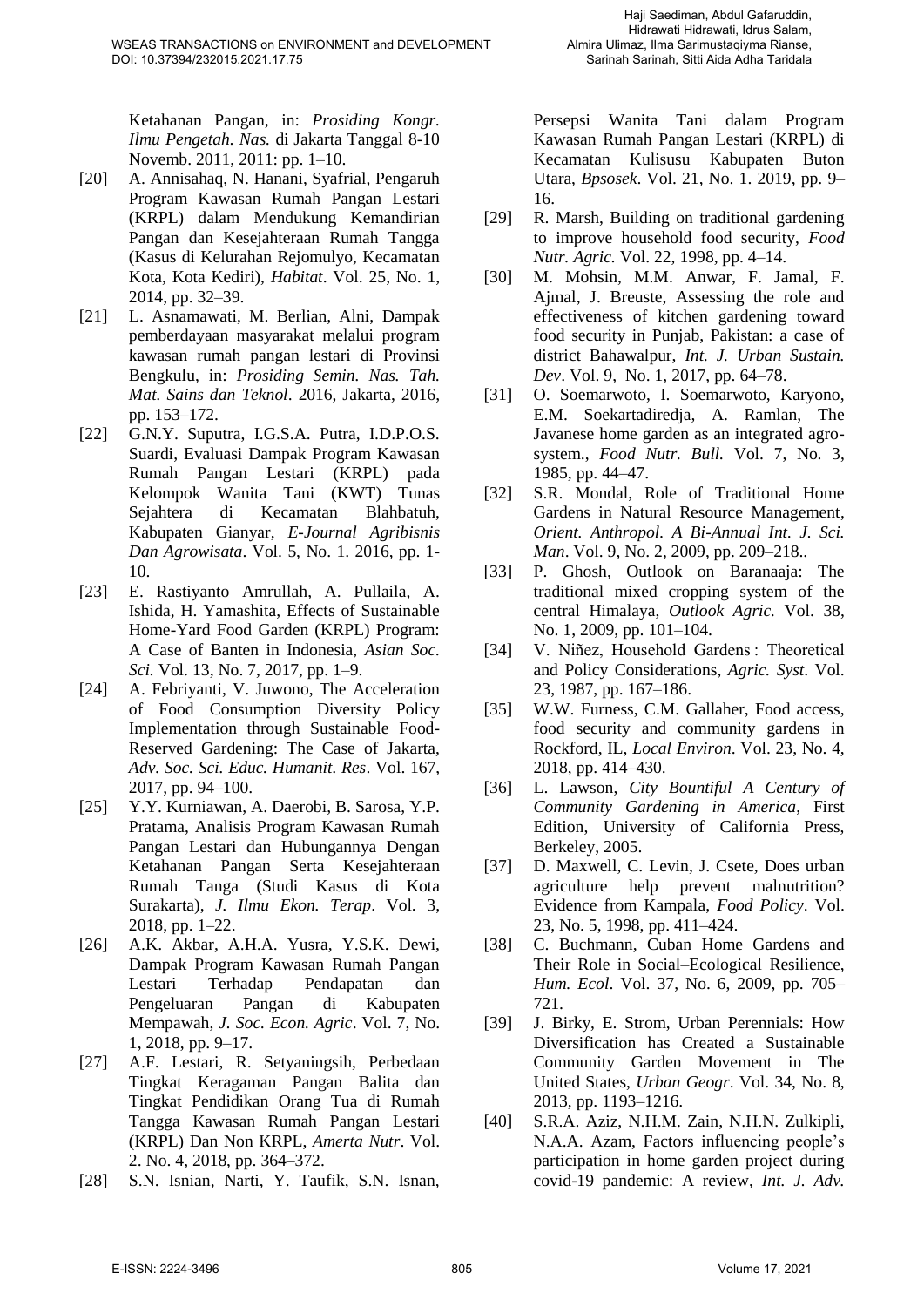*Trends Comput. Sci. Eng.* Vol. 9, No 1.4 (Special Issue), 2020, pp. 184-191

- [41] R. Lal, Home gardening and urban agriculture for advancing food and nutritional security in response to the COVID-19 pandemic, *Food Secur.* Vol. 12, No. 4, No. 1, 2020, pp. 871-876
- [42] H. Tynsong, B.K. Tiwari, Plant Diversity in the Homegardens and their Significance in the Livelihoods of War Khasi Community of Meghalaya, North-east India, *J. Biodivers*. Vol. 1, No. 1, 2010, pp. 1–11.
- [43] E. Mattsson, M. Ostwald, S.P. Nissanka, What is good about Sri Lankan homegardens with regards to food security? A synthesis of the current scientific knowledge of a multifunctional land-use system*, Agrofor. Syst*. Vol. 92, No. 6, 2018, pp. 1469–1484.
- [44] K. Vijayaraghavan, M.U. Nayak, M.S. Bamji, G.N.V. Ramana, V. Reddy, Home gardening for combating vitamin A deficiency in rural India, *Food Nutr. Bull*. Vol. 18, No. 4, 1997, pp. 337–343.
- [45] B. Pritchard, M. Vicol, A. Rammohan, E. Welch, Studying home gardens as if people mattered: Why don't food-insecure households in rural Myanmar cultivate home gardens?, *J. Peasant Stud*. Vol. 46, Vol. 5, 2019, pp. 1047–1067.
- [46] E.C.M. Fernandes, P.K.R. Nair, An evaluation of the structure and function of tropical homegardens, *Agric. Syst*. Vol, 21, No. 4, 1986, pp. 279–310.
- [47] E. Torquebiau, Are tropical agroforestry home gardens sustainable?, *Agric. Ecosyst. Environ.* Vol. 41, No. 2, 1992, pp. 189–207.
- [48] S.R. Mondal, Role of Traditional Home Gardens in Natural Resource Management Some Observations on Ethnic Communities of Sub Himalayan North Bengal, *Orient. Anthropol.* Vol. 9, No. 2, 2009, pp. 209–218.
- [49] S. Surni, H. Saediman, Gender participation in palm sugar processing in Kolaka district of Southeast Sulawesi, *WSEAS Trans. Environ. Dev.* Vol. 16, 2020, pp. 34–39.
- [50] M.E. Kabir, E.L. Webb, T.K. Dhar, Are Home-gardens Managed Properly in Rural Bangladesh?, *Asia. Pac. J. Rural Dev*. Vol. 20, No. 2, 2010, pp. 47–68..
- [51] V. Ninez, Introduction: household gardens and small-scale food production., *Food Nutr. Bull.* Vol. 7, No. 3, 1985, pp. 1–5.
- [52] D.G. Maxwell, Alternative food security strategy: A household analysis of urban agriculture in Kampala, *World Dev.* Vol. 23,

No. 10, 1995, pp. 1669–1681.

- [53] R. Kortright, S. Wakefield, Edible backyards: a qualitative study of household food growing and its contributions to food security, *Agric. Human Values*. Vol. 28, No. 1, 2011, pp. 39–53.
- [54] A. Talukder, L. Kiess, N. Huq, S. De Pee, I. Darnton-Hill, M.W. Bloem, Increasing the production and consumption of vitamin Arich fruits and vegetables: Lessons learned in taking the Bangladesh homestead gardening programme to a national scale, *Food Nutr. Bull*. Vol. 21, No. 2, 2000, pp. 165–172.
- [55] Murniati, A.A. Nawir, L. Rumboko, T. Gumartini, *The Historical National Overview and Characteristics of Rehabilitation Initiatives*, in: A.A. Nawir, Murniati, L. Rumboko (Eds.), CIFOR, Bogor, 2007.
- [56] S.H. Widayanti, *Evaluasi kinerja model kawasan rumah pangan lestari pada balai besar pengkajian dan pengembangan teknologi pertanian melalui pendekatan*, Institut Pertanian Bogor, 2015.
- [57] Badan Ketahanan Pangan, *Pekarangan Pangan Lestari (P2L),* Badan Ketahanan Pangan. (Online), 2021. http://bkp.pertanian.go.id/kawasan-rumahpangan-lestari (accessed May 10, 2021).
- [58] Badan Ketahanan Pangan, *Petunjuk Teknis Bantuan Pemerintah Kegiatan Kawasan Rumah Pangan Lestari (KRPL) Tahun 2019*, Badan Ketahanan Pangan Kementerian Pertanian RI, Jakarta, 2019.
- [59] Kementerian Pertanian Republik Indonesia, *Laporan Tahunan Badan Ketahanan Pangan Tahun 2015*, Badan Ketahanan Pangan Kementerian Pertanian RI, Jakarta, 2016.
- [60] H. de Haen, S. Klasen, M. Qaim, What do we really know? Metrics for food insecurity and undernutrition, *Food Policy*. Vol. 36, No. 6, 2011, pp. 760-769
- [61] D. Headey, O. Ecker, Rethinking the measurement of food security: From first principles to best practice, *Food Secur*. Vol. 5, No. 3. 2013, pp. 327-343
- [62] J. Coates, Build it back better: Deconstructing food security for improved measurement and action, *Glob. Food Sec*. Vol. 2, No. 3, 2013, pp. 188-194
- [63] A. Wineman, Multidimensional Household Food Security Measurement in Rural Zambia, *Agrekon*. Vol. 55, No. 3, 2016, pp. 278-301
- [64] C.U. Ike, P.T. Jacobs, C. Kelly, A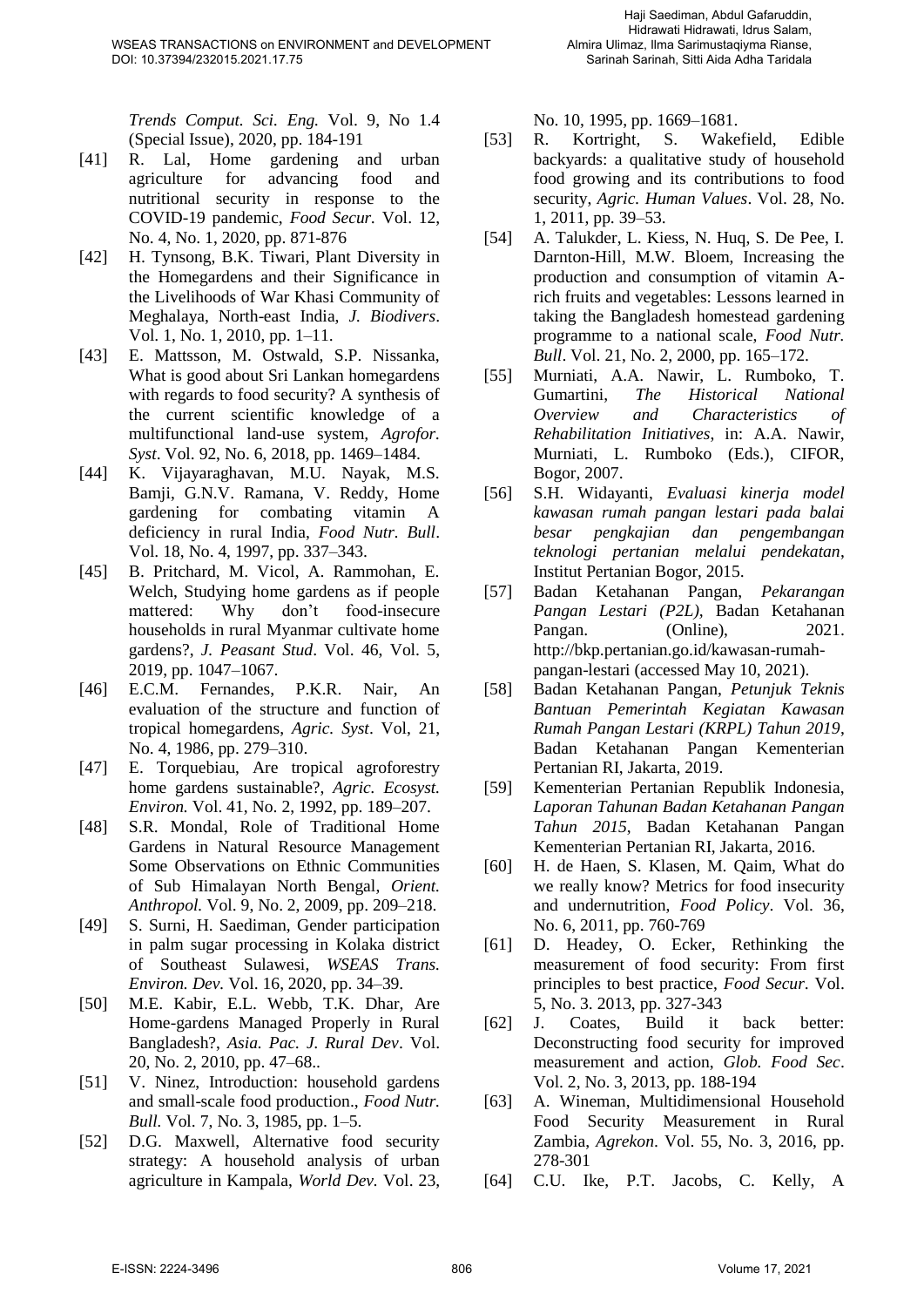multidimensional approach to measuring household food security in Taraba State, Nigeria: comparing key indicators, *Dev. Pract*. Vol. 27, No. 2, 2017, pp. 234-246

- [65] D. Maxwell, J. Coates, B. Vaitla, *How do different indicators of household food security compare ? Empirical evidence from Tigray,* Feinstein International Center, Medford, USA, 2013.
- [66] M. Izraelov, J. Silber, An assessment of the global food security index, *Food Secur.* Vol. 11, No. 5, 2019, pp. 1135–1152.
- [67] D. Maxwell, C. Levin, M. Armar-Klemesu, M. Ruel, S. Morris, C. Ahiadeke, *Urban livelihoods and food and nutrition security in Greater Accra, Ghana,* International Food Policy Research Institute (IFPRI), 2000.
- [68] N.H. Broussard, S. Tandon, *Food Insecurity Measures: Experience-Based Versus Nutrition-Based Evidence From India*, *Bangladesh, and Ethiopia*, Economic Research Service USDA, 2016.
- [69] A. Mabiso, B. Cunguara, R. Benfica, Food (In)security and its drivers: insights from trends and opportunities in rural Mozambique, *Food Secur*. Vol. 6, No. 5, 2014, pp. 649–670.
- [70] O. Ecker, C. Breisinger, *The food security system: A new conceptual framework*, IFPRI Discussion Paper 1166. Washington, D.C.: International Food Policy Research Institute (IFPRI), 2012
- [71] Abdullah, D. Zhou, T. Shah, S. Ali, W. Ahmad, I.U. Din, A. Ilyas, Factors Affecting Household Food Security in Rural Northern Hinterland of Pakistan, *J. Saudi Soc. Agric*. *Sci*. Vol. 18, No. 2, 2019, pp. 201-210.
- [72] K. Brüssow, A. Faße, U. Grote, Implications of climate-smart strategy adoption by farm households for food security in Tanzania, *Food Secur.* Vol. 9, No. 6, 2017, pp. 1203– 1218.
- [73] FAO, IFAD WFP, *The State of Food Insecurity in the World 2015: Meeting the 2015 International Hunger Targets*, FAO, Rome, 2015.
- [74] L.J.S. Baiyegunhi, K.E. Makwangudze, Home Gardening and Food Security Status of HIV/AIDS Affected Households in Mpophomeni, KwaZulu-Natal Province, South Africa, *J. Hum. Ecol*. Vol. 44, No. 1, 2013, pp. 1–8.
- [75] K. Reincke, E. Vilvert, A. Fasse, F. Graef, S. Sieber, M.A. Lana, Key factors influencing food security of smallholder farmers in

Tanzania and the role of cassava as a strategic crop, *Food Secur*. Vol. 10, No. 4, 2018, pp. 911–924.

- [76] R. Gross, H. Schoeneberger, H. Pfeifer, H. Preuss, *The four dimensions of food and nutrition security: definitions and concepts*, Inwent and FAO, 2000.
- [77] P.A. Lorenzana, C. Mercado, Measuring household food security in poor Venezuelan households, *Public Health Nutr*. Vol. 5, No. 6a. 2002, pp. 851–857.
- [78] C.B. Barrett, Measuring Food Insecurity, Science (80-. ). Vol. 327, No. 5967, 2010, pp. 825–828.
- [79] M.B. Masuku, M.M. Sithole, The impact of HIV/AIDS on food security and household vulnerability in Swaziland, *Agrekon*. Vol. 48, No. 2, 2009, pp. 200-222
- [80] H. Saediman, Mustika, L. Nalefo, M. Tufaila, M. Zani, Cost and Return Analysis of Rice Farming and Brick Making in South Konawe District of Southeast Sulawesi, *Int. J. Sci. Technol. Res*. Vol. 8, No. 10, 2019, pp. 835–838.
- [81] S. Surni, H. Saediman, F. Wulandari, M. Zani, L. Yunus, S.A.A. Taridala, Profitability and constraints of small-scale tomato production in Baubau municipality of Southeast Sulawesi, *WSEAS Trans. Environ. Dev.* Vol. 16, 2020, pp. 219–225.
- [82] H. Saediman, Y. Indarsyih, S. Abdullah, S.A. Fyka, I.S. Mboe, Assessing major drivers of crop shifting from rice to horticultural production: a case of Landono sub-regency in Southeast Sulawesi, *IOP Conf. Ser. Earth Environ. Sci.* Vol. 724, 2021, 012006.
- [83] H. Saediman, L.O. Lasmin, M.A. Limi, U. Rianse, L. Geo, Rice Farmers' Perception of Climate Variability in South Konawe District of Southeast Sulawesi, *Int. J. Sci. Technol. Res*. Vol. 9, No. 2, 2020, pp. 3128–3132.
- [84] H. Saediman, M.A. Limi, Y. Indarsyih, S. Abdullah, W.O. Yusria, Rice farmers' adaptation practices to climate change: a case of Konda subdistrict in Southeast Sulawesi, *IOP Conf. Ser. Earth Environ. Sci*. Vol. 724, 2021, 012102.
- [85] U.P. Astuti, B. Honorita, *Studi Ekonomi Pemanfaatan Lahan Pekarangan Melalui Penerapan Model Kawasan Rumah Pangan Lestari di Kota Bengkulu*, in: Pros. Semin. Inov. Teknol. Pertan. Spesifik Lokasi Mendukung Empat Sukses Kementeri. Pertan. Di Provinsi Bengkulu, 2012, pp.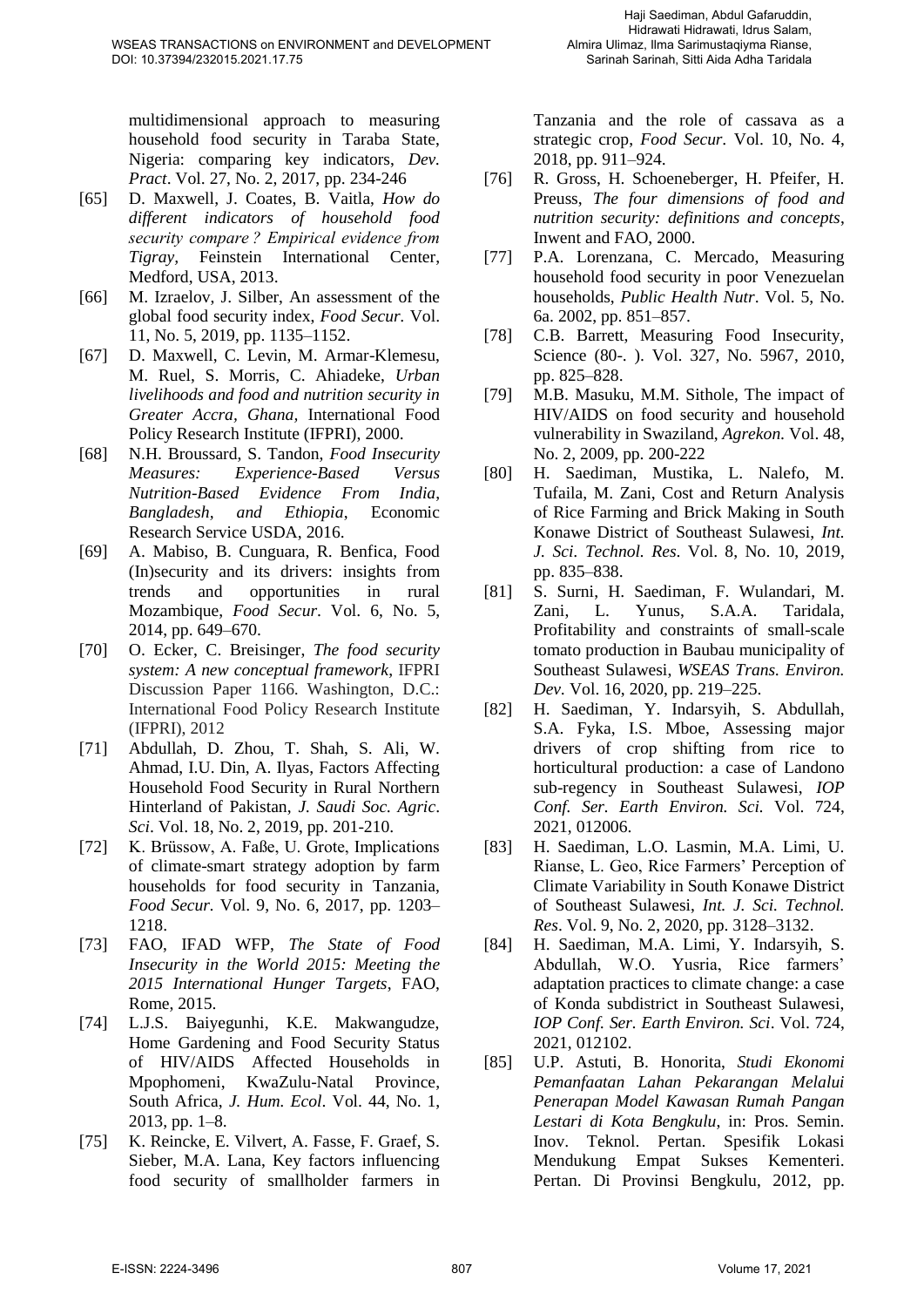233–237.

- [86] N.H. Kario, Impelementasi Mendukung Ketahanan Pangan Melalui Kegiatan M-KRPL di Kota Kupang Nusa Tenggara Timur, *Agritech*. Vol. 17, No. 1, 2015, pp. 1– 10.
- [87] Saptana, T.B. Purwantini, Y. Supriyatna, Ashari, A.M. Ar-Rozi, T. Nurasa, S. Haryono, I.W. Rusastra, J. Situmorang, *Dampak Pengembangan Model Kawasan Rumah Pangan Lestari Terhadap Kesejahteraan Rumah Tangga dan Ekonomi di Perdesaan*, Pusat Penelitian Sosial Ekonomi dan Kebijakan Pertanian, Bogor, 2011.
- [88] S. Lesmayati, R. Qomariah, Teknologi Pengolahan Komoditas Ubi-Ubian Mendukung Pengembangan Agroindustri di Kawasan Rumah Pangan Lestari (KRPL), in: *Pros. Semin. Nas. Inov. Teknol. Pertan. Spesifik Lokasi*, Banjar Baru 6-7 Agustus 2014, Banjar Baru, 2014, pp. 619–627.
- [89] N.I. Larson, M.T. Story, M.C. Nelson, Neighborhood Environments: Disparities in Access to Healthy Foods in the US, *Am. J. Prev. Med.* Vol. 36, No. 1, 2009, pp. 74–81.
- [90] P.A. Carney, J.L. Hamada, R. Rdesinski, L. Sprager, K.R. Nichols, B.Y. Liu, J. Pelayo, M.A. Sanchez, J. Shannon, Impact of a Community Gardening Project on Vegetable Intake, Food Security and Family Relationships: A Community-based Participatory Research Study, *J. Community Health.* Vol. 37, No. 4, 2012, pp. 874–881.
- [91] V. Niñez, Working at half-potential: Constructive analysis of home garden programmes in the Lima slums with suggestions for an alternative approach, *Food Nutr. Bull.* Vol. 7, No.3, 1985, pp. 1–9.
- [92] D.H. Holben, M.C. McClincy, J.P. Holcomb, K.L. Dean, C.E. Walker, Food security status of households in Appalachian Ohio with children in Head Start, *J. Am. Diet. Assoc*. Vol. 104, No. 2, 2004, pp. 238–241.
- [93] L.C. Hopkins, D.H. Holben, Food insecure community gardeners in rural Appalachian Ohio more strongly agree that their produce intake improved and food spending decreased as a result of community gardening compared to food secure community gardeners, *J. Hunger Environ. Nutr.* Vol. 13, No. 4, 2018, pp. 540–552.
- [94] S.O. Shisanya, S.L. Hendriks, The contribution of community gardens to food security in the Maphephetheni uplands, *Dev.*

*South. Afr.* Vol. 28, No.4, 2011, pp. 509– 526.

- [95] T. Brun, J. Reynaud, S. Chevassus-Agnes, Food and Nutritional Impact of One Home Garden Project in Senegal, *Ecol. Food Nutr*. Vol. 23, 1989, pp. 91–108.
- [96] R. Oelviani, A. Hermawan, Zul Irfan, A. Choliq, Potensi dan Prospek Pemanfaatan Lahan Pekarangan untuk Mendukung Ketahanan Pangan Rumah Tangga Petani di Kabupaten Sragen, Provinsi Jawa Tengah, in: *Pros. Semin. Nas. Optim. Lahan Pekar. Untuk Peningkatan Perekon. Masy. Dan Pengemb. Agribisnis*, 2012, pp. 197–208.
- [97] A.I. Ajah, S.I.N. Agera, S.E. Ejembi, Prospects of the Contribution of Home Gardens to Food Security in Our Households, *J. Res. For. Wildl. Environ*. Vol. 5, No. 1, 2013, pp. 23–27.
- [98] B.M. Kumar, P.K.R. Nair, The enigma of tropical homegardens, *Agrofor. Syst*. Vol. 61–62, No.1-3, 2004, pp. 135–152..
- [99] H. Saediman, L.O. Alwi, I.S. Rianse, S.A.A. Taridala, S. Salahuddin, Comparative Profitability of Melon and Watermelon Production in South Konawe District of Southeast Sulawesi, *WSEAS Trans. Bus. Econ*. Vol. 17, 2020, pp. 933–939.
- [100] B.M. Jacobs, M. Aliber, A.A. Oyelana, Investigating the Contribution of Home Gardening to Household Food Security with regard to Dietary Diversity, *J. Hum. Ecol.* Vol. 55, No. 1-2, 2016, pp. 80–91.
- [101] S.F. Zahro, *Kontribusi Pengembangan Kawasan Rumah Pangan Lestari Dalam Mendukung Kesejahteraan Masyarakat: Studi Kasus Desa Banjarsari, Kecamatan Pacitan, Kabupaten Pacitan, Jawa Timur*, Institut Pertanian Bogor, 2012.
- [102] N.P. Rini, E. Dolorosa, D. Kurniari, Evaluasi Program Kawasan Rumah Pangan Lestari (KRPL) di Desa Mekar Sari Kecamatan Serawai Kabupaten Sintang, *J. Soc. Econ. Agric*. Vol. 8, No. 1, 2019, pp. 51–61.
- [103] M.L. Chadha, M.O. Oluoch, Home-based vegetable gardens and other strategies to overcome micronutrient malnutrition in developing countries, *Food Nutr. Agric.,* Vol. 32, 2003, pp. 17–23.
- [104] S. Akrofi, I.D. Brouwer, L.L. Price, P.C. Struik, Home Gardens Contribute Significantly to Dietary Diversity in HIV/AIDS Afflicted Households in Rural Ghana, *J. Hum. Ecol*. Vol. 31, No. 2, 2010, 125–134.